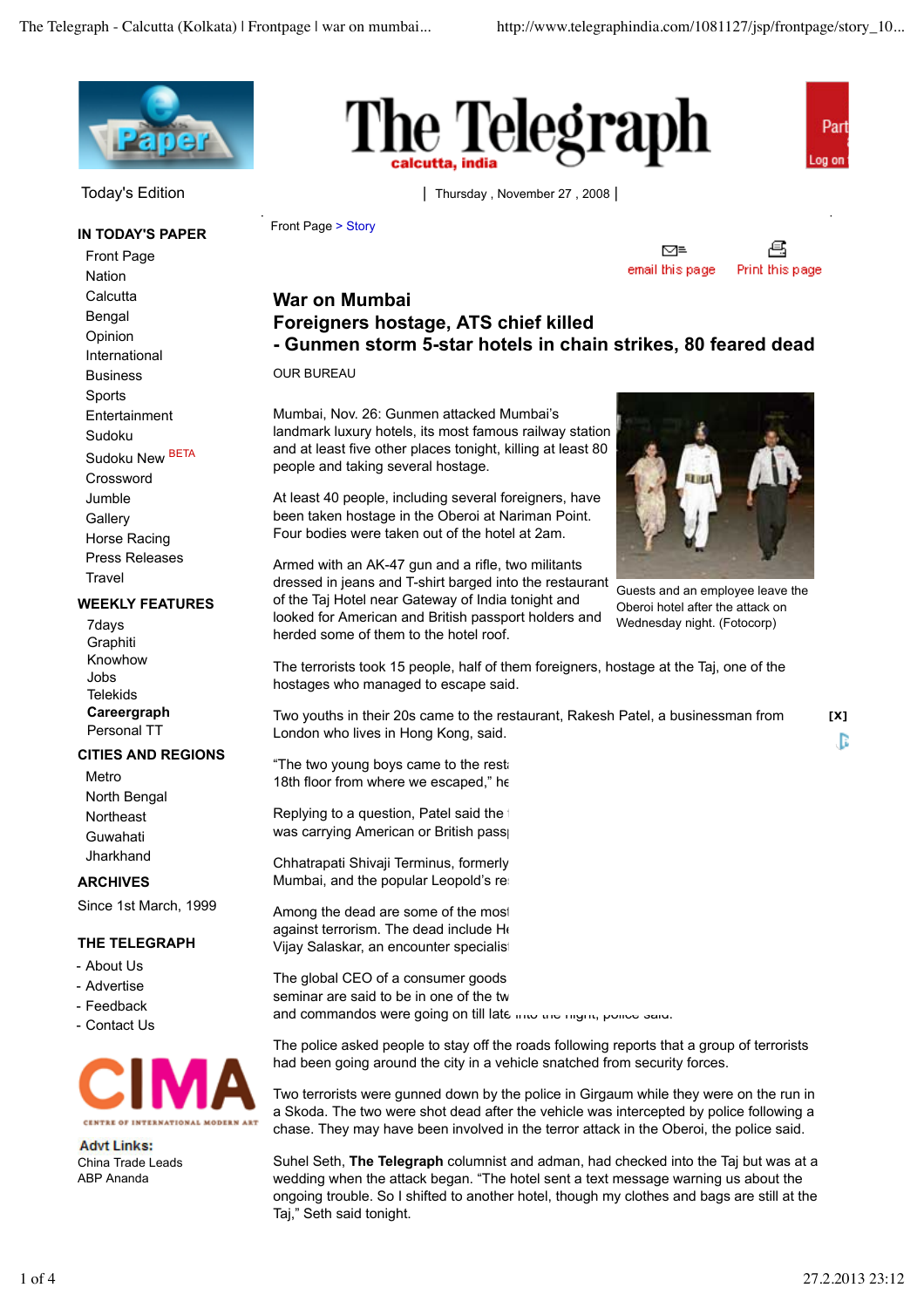PTI said three Taj employees were gunned down in the hotel. At 1am, a huge explosion, said to be a grenade blast, was heard from the terrace. The roof and the top floor of the hotel were on fire.

Maharashtra DGP A.N. Roy said the attack in "at least seven places" was a "terror strike."

A British politician was among guests trapped in their hotels. Sajjad Karim, a Conservative politician, told The Times, London, by mobile phone from a barricaded basement room that he and others had fled from machine-gun fire.

"I was in the lobby of the hotel when gunmen came in and people started running," he said. "Some of us split one way and some another. A gunman just stood there spraying bullets around, right next to me. I managed to turn away and I ran into the hotel kitchen and then we were shunted into a restaurant in the basement.

"We are now in the dark in this room and we've barricaded all the doors."

Karim is part of a delegation of European politicians visiting Mumbai ahead of the forthcoming EU-India summit.

"The terrorists have used automatic weapons and in some places grenades have been lobbed," Roy said.

"It was really scary. It was like the sound of loud crackers, not one but several, we just ran out of there," said Janice Sequeira, a tourist who had been at a restaurant in the Taj Mahal Hotel.

At the Oberoi at Nariman Point, police officer P.I. Patil said shots had been fired inside and the hotel had been cordoned off. The lobby of the hotel was on fire.

Leopold's restaurant was riddled with bullet holes and there were blood stains on the floor and shoes left by fleeing customers.

Some militants entered the passenger hall of the railway station and opened fire and threw grenades, Mumbai general railway police commissioner A.K. Sharma said.

The terror strike began around 10pm at the railway station. Ten people were killed on the premises of the station alone.

Firing was also reported at Cama Hospital in south Mumbai, the police said, adding that a blast was reported in a taxi under a flyover in Vile Parle.

The 54-year-old Karkare, who was probing the Malegaon blast case, was killed when he was leading an operation at the Taj. The 1982 batch IPS officer had returned to his state cadre after serving seven years in Research and Analysis Wing (RAW) in Austria.

Salaskar and another IPS officer, Ashok Marutirao Kamte, were killed while fighting terrorists at Metro Cinema.



### **WHERE THE TERRORISTS STRUCK**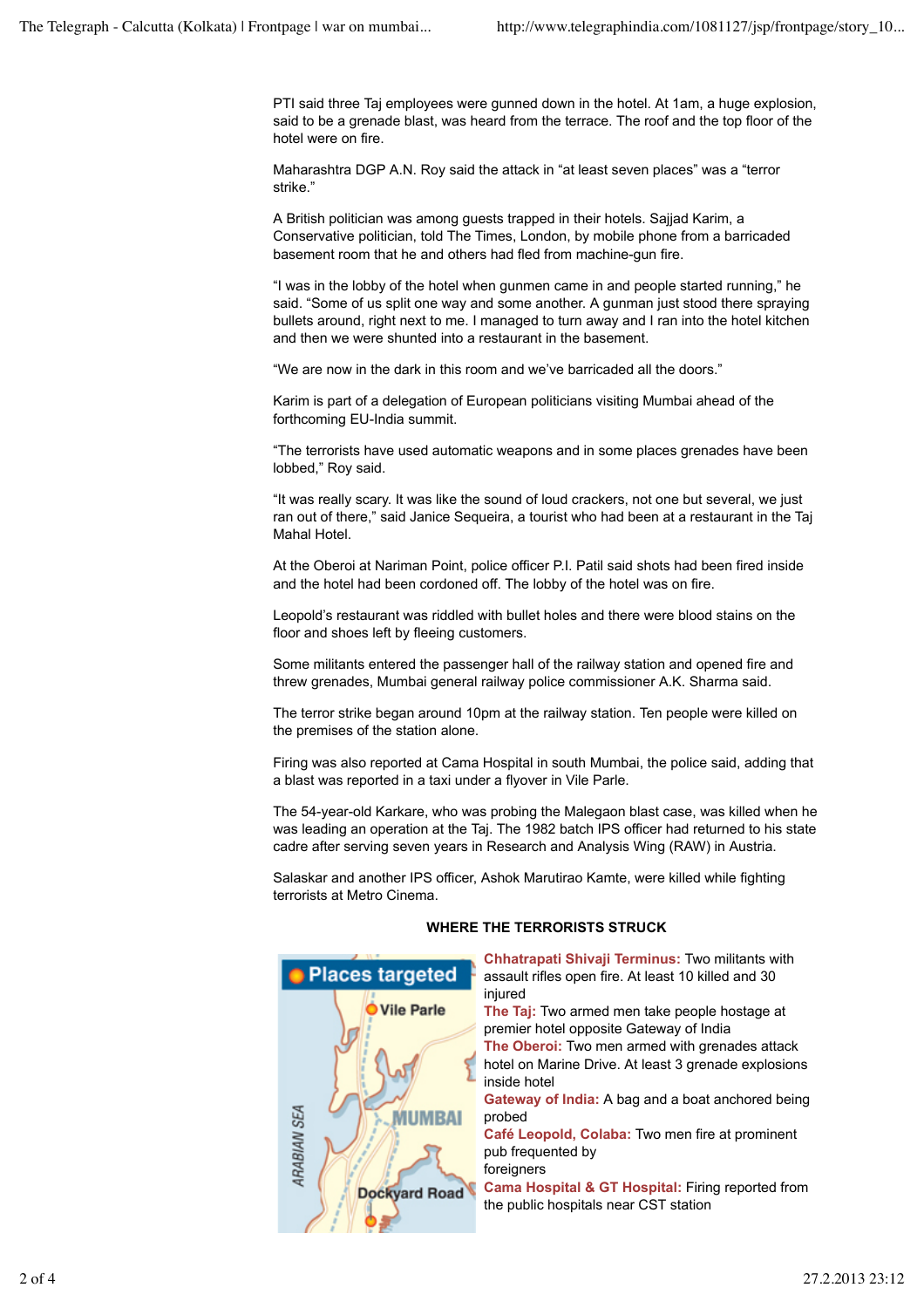

### **Vile Parle:**

Massive blast in a taxi on the highway leading to Mumbai airport. Vehicle destroyed **Dockyard Road, Mazgaon:** Blast reported in a taxi close to the Mazgaon docks **Napean Sea Road:** Two explosions in home to Mumbai's richest **Metro Adlabs, Bombay Hospital:** A multiplex and a hospital in south Mumbai. Armed men on foot open

fire, at least two explosions heard

 ATS chief Hemant Karkare was killed near the Taj and encounter specialist Vijay Salaskar as well as IPS officer Ashok Marutirao Kamte were killed near Metro cinema. At least seven policemen said to be among the dead

Boat laden with explosives found near Gateway of India

**O** Terrorists said to be seeking out people with British and American passports

### **At Oberoi**



A policeman tends to an injured child at a hospital. Reuters

**"I heard three bangs around 10.15pm when I was in the hotel's coffee shop. After that, the restaurant was closed and I was led into the basement. The delegation couldn't come in," said Spanish national Ignatio Larrea, who was waiting to receive a local government delegation from Madrid. He came out of the basement at 12.30am**

不



# **Kotak NRI Services Online**

Kotak.com/NRE-Services Apply for NRE A/c & Earn Tax-Free Interest with more benefits. Apply!



AdChoices<sup>1</sup>